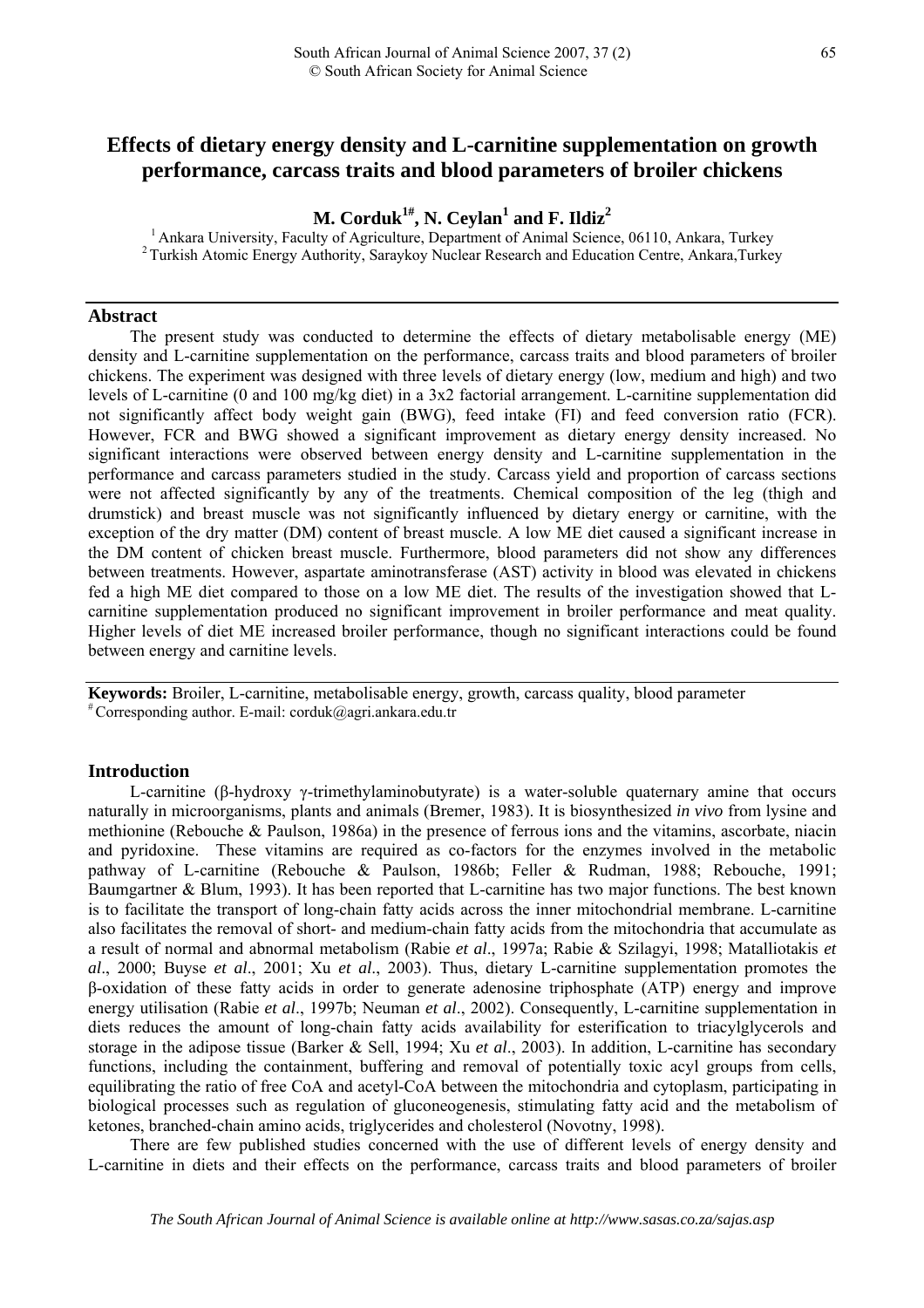chickens. The effect of L-carnitine supplementation in broiler diets at different energy levels is less clear. Studies with broiler chickens have shown that supplemental dietary L-carnitine increased body weight gain (BWG), improved feed conversion ratio (FCR) and reduced abdominal fat content in broiler chickens (Rabie *et al*., 1997a; b; Rabie & Szilagyi, 1998). However, there are contradictory results on which dietary L-carnitine supplementation did not affect growth performance, abdominal fat content and some internal organ weights (Cartwright, 1986; Barker & Sell, 1994; Leibetseder, 1995).

In this study the aim was to evaluate the effects of energy density and L-carnitine supplementation in maize-soyabean meal based diets on the performance, carcass traits and some blood parameters of broiler chickens.

## **Materials and Methods**

Three hundred and sixty one-day old Ross-308 broiler chickens with similar mean weights (45.47  $\pm$  0.86 g) were randomly allocated to six dietary treatments. Each treatment had six replicates with 10 birds (5 male + 5 female) per battery cage (90 x 85 cm). Each cage was equipped with nipple drinkers and one feeder. Experimental diets (in mash form) and water were provided *ad libitum.* House temperature was maintained at 33 - 31 °C for week 1 and 31 - 29 °C for two weeks. For the remainder of the experiment the temperature fluctuated with ambient temperature (07:00:  $25 - 26$  °C; 13:30:  $32 - 33$  °C; 16:00:  $33 - 34$  °C; 21:00: 27 - 28 °C). Continuous lighting was maintained. On day 14 all birds were vaccinated against Gumboro disease.

The experiment was conducted using a 3 x 2 factorial design with three levels of metabolisable energy (ME) (12.55, 12.97 and 13.39 MJ/kg for starter diets; 12.97, 13.39 and 13.80 MJ /kg for grower diets) and two levels of dietary L-carnitine (0 and 100 mg/kg in both starter and grower diets) in the form of Carniking<sup>®</sup> (LONZA Ltd., Basel, Switzerland). L-carnitine was incorporated into the diets by replacing maize. Ingredients and the chemical composition of the basal diets are presented in Table 1. The diets consisted of maize, wheat, soyabean meal, fish meal, sunflower oil and DL-methionine and L-lysine HCL crystalline amino acids. The diets were formulated to be lower, to meet or to exceed NRC (1994) recommendations for broiler chickens. The low, medium and high ME diets had identical levels of crude protein (CP) (230 and 200 g/kg for starter and grower diets, respectively). Prior to the formulation of the experimental diet, feed ingredients were analyzed for their DM, CP, crude fat (CF), starch and total sugar content, according to AOAC methods (1984). The ME of feed ingredients was calculated based on analyzed values of the feedstuffs (WPSA, 1989). The L-carnitine content of these basal diets was calculated based on the L-carnitine concentrations in the ingredients used (Harmeyer *et al*., 1998).

Chicken responses to dietary energy and L-carnitine were evaluated from 0 to 3 weeks (broiler starter period) and from 4 to 6 weeks (broiler growth period). Body weight gain, feed intake (FI) and FCR were calculated at three and six weeks of age. Mortality was recorded daily and dead birds were weighed to correct feed intake data. At the end of the experiment four birds  $(2 \text{ males} + 2 \text{ females})$  from each cage (total 24 for each treatment) were selected randomly from birds with a mass within one-half standard deviation of the mean cage weight. Each bird was weighed and leg-banded for identification. The jugular vein was cut and the birds were bled. At this time a serum sample was taken. They were then slaughtered and dissected by a trained team (Izah *et al*., 1990). The abdominal fat pad was dissected and weighed. Hot carcass yield, and legs and breasts (with bone and skin) were weighed. Carcass yield, abdominal fat, leg and breast as a proportion of individual body weights (BW) were calculated. Twenty-four left legs and breasts from each treatment were frozen immediately at  $-4$  °C. The meat was separated manually from the bone and then homogenized using a blender with horizontal blades. Samples were then frozen and stored in a freezer at  $-20$  °C. These samples were analysed for DM, protein and fat using standard methods outlined by AOAC (1984). Serum samples were analyzed for glucose, blood urea nitrogen (BUN), creatinine, cholesterol, aspartate aminotransferase (AST; EC 2.6.1.1) and triglyceride, using commercial analytical kits (Sigma) and an autoanalyser (Hitachi Ltd, Tokyo).

The data obtained from the experiment were analysed statistically using the general linear model (GLM) procedure in the statistical software SPSSWIN (1994). Significant differences between treatment means were determined using Duncan's Multiple Range Test (5% probability or error; Duncan, 1955).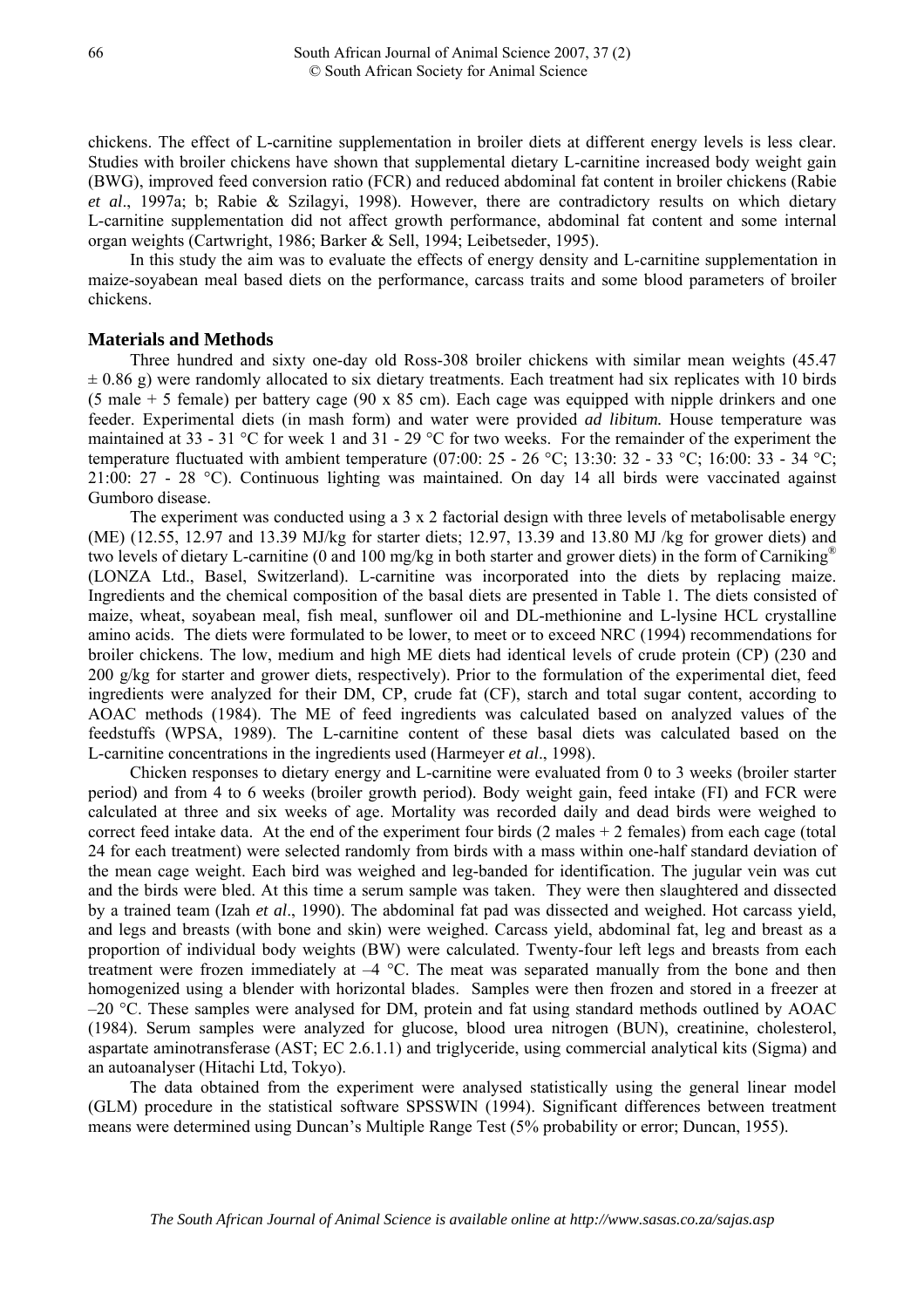|                             | Broiler diet (g/kg) |                         |           |           |                               |           |  |  |  |  |  |  |
|-----------------------------|---------------------|-------------------------|-----------|-----------|-------------------------------|-----------|--|--|--|--|--|--|
|                             |                     | Starter $(0 - 3$ weeks) |           |           | Grower-Finisher (3 - 6 weeks) |           |  |  |  |  |  |  |
|                             | LowME               | MediumME                | HighME    | LowME     | MediumME                      | HighME    |  |  |  |  |  |  |
|                             | $(T_1)^*$           | $(T_3)^*$               | $(T_5)^*$ | $(T_1)^*$ | $(T_3)^*$                     | $(T_5)^*$ |  |  |  |  |  |  |
| Ingredients                 |                     |                         |           |           |                               |           |  |  |  |  |  |  |
| Maize                       | 460.78              | 438.98                  | 413.23    | 495.27    | 473.49                        | 451.69    |  |  |  |  |  |  |
| Wheat                       | 100.00              | 100.00                  | 100.00    | 100.00    | 100.00                        | 100.00    |  |  |  |  |  |  |
| Soyabean meal, 45% CP       | 338.66              | 342.30                  | 350.00    | 322.37    | 326.00                        | 329.64    |  |  |  |  |  |  |
| Fish meal                   | 40.00               | 40.00                   | 40.00     |           |                               |           |  |  |  |  |  |  |
| Sunflower oil               | 29.95               | 48.13                   | 66.74     | 44.30     | 62.48                         | 80.66     |  |  |  |  |  |  |
| Limestone                   | 10.04               | 9.99                    | 10.60     | 13.57     | 13.52                         | 13.47     |  |  |  |  |  |  |
| Dicalcium phosphate         | 11.00               | 11.06                   | 9.99      | 14.02     | 14.08                         | 14.15     |  |  |  |  |  |  |
| Salt                        | 3.50                | 3.50                    | 3.50      | 3.50      | 3.50                          | 3.50      |  |  |  |  |  |  |
| Vitamin premix <sup>1</sup> | 2.50                | 2.50                    | 2.50      | 2.50      | 2.50                          | 2.50      |  |  |  |  |  |  |
| Mineral premix <sup>2</sup> | 1.00                | 1.00                    | 1.00      | 1.00      | 1.00                          | 1.00      |  |  |  |  |  |  |
| DL-Methionine               | 2.42                | 2.45                    | 2.44      | 2.38      | 2.41                          | 2.43      |  |  |  |  |  |  |
| L-Lysine HCL                | 0.15                | 0.09                    |           | 1.09      | 1.02                          | 0.96      |  |  |  |  |  |  |
| Total                       | 1000.00             | 1000.00                 | 1000.00   | 1000.00   | 1000.00                       | 1000.00   |  |  |  |  |  |  |
| Composition (calculated)    |                     |                         |           |           |                               |           |  |  |  |  |  |  |
| Dry matter (analysed)       | 889.4               | 891.5                   | 893.3     | 894.8     | 895.1                         | 892.3     |  |  |  |  |  |  |
| Crude protein (analysed)    | 229.6               | 231.5                   | 233.1     | 203.5     | 204.1                         | 201.8     |  |  |  |  |  |  |
| Crude fat (analysed)        | 62.6                | 80.0                    | 97.8      | 75.8      | 93.1                          | 110.5     |  |  |  |  |  |  |
| ME (MJ/kg)                  | 12.55               | 12.97                   | 13.39     | 12.97     | 13.39                         | 13.80     |  |  |  |  |  |  |
| Calcium                     | 10.0                | 10.0                    | 10.0      | 9.50      | 9.50                          | 9.50      |  |  |  |  |  |  |
| Phosphorus (total)          | 7.49                | 7.47                    | 7.26      | 6.55      | 6.53                          | 6.51      |  |  |  |  |  |  |
| Phosphorus (available)      | 4.70                | 4.70                    | 4.60      | 3.80      | 3.80                          | 3.80      |  |  |  |  |  |  |
| Methionine                  | 6.10                | 6.10                    | 6.10      | 5.30      | 5.30                          | 5.30      |  |  |  |  |  |  |
| Met.+Cys.                   | 9.60                | 9.60                    | 9.60      | 8.50      | 8.50                          | 8.50      |  |  |  |  |  |  |
| Lysine                      | 13.20               | 13.20                   | 13.30     | 11.50     | 11.50                         | 11.50     |  |  |  |  |  |  |
| L-carnitine (mg/kg)         | 11.48               | 11.43                   | 11.42     | 7.81      | 7.76                          | 7.70      |  |  |  |  |  |  |

**Table 1** Ingredients and chemical composition of the basal diets (g/kg)

1 Nutritional constituents per kg of diet: 3.6 mg vitamin A (all-*trans*-retinol); 0.038 mg vitamin D (cholecalciferol); 50 mg vitamin E; 5 mg vitamin K<sub>3</sub>; 3 mg vitamin B<sub>1</sub>; 6 mg vitamin B<sub>2</sub>; 5 mg vitamin B<sub>6</sub>; 0.030 mg vitamin B<sub>12</sub>; 25 mg niacin; 12 mg Ca-D-pantothenate; 1 mg folic acid; 0.05 mg D-biotin; 400 mg choline chloride;

2.5 mg apo-carotenoic acid ethyl ester 2 Nutritional constituents per kg of diet: 80 mg Mn; 30 mg Fe; 60 mg Zn; 5 mg Cu; 2 mg I; 0.5 mg Co; 0.15 mg Se \*T1 - Low metabolisable energy (ME) without L-carnitine; T2 - Low ME with L-carnitine(100 mg/kg); T3 - Medium ME without L-carnitine; T4 - Medium ME with L-carnitine(100 mg/kg); T5 - High ME without Lcarnitine; T6 - High ME with L-carnitine(100 mg/kg)

## **Results and Discussion**

Performance data are presented in Table 2. The levels of dietary ME affected both BWG and FCR significantly throughout the experiment. The chickens on the high ME diet had a higher ( $P < 0.05$ ) BWG from 0 to 3 weeks of age than those on the medium ME diet. Likewise, those chickens on the high ME diet showed a higher ( $P < 0.05$ ) increase in BWG during the experimental period from 4 to 6 and from 0 to 6 weeks of age compared with those on the low and medium ME diets. However, FI was not significantly influenced by dietary treatments. During the starter-period the high ME diet improved ( $P < 0.05$ ) FCR compared with medium or low ME diets. The FCR of broiler chickens during the growth period was improved ( $P < 0.05$ ) by the high and medium ME diets. The FCR of broiler chickens during all periods (0 - 6 weeks) was improved by increasing energy density of the diet. There was no interaction between energy density and L-carnitine level of diets in terms of BWG, FI and FCR ( $P > 0.05$ ). Mean mortality rate was similar for both main factors (between 1 - 2%) and did not differ between dietary treatments.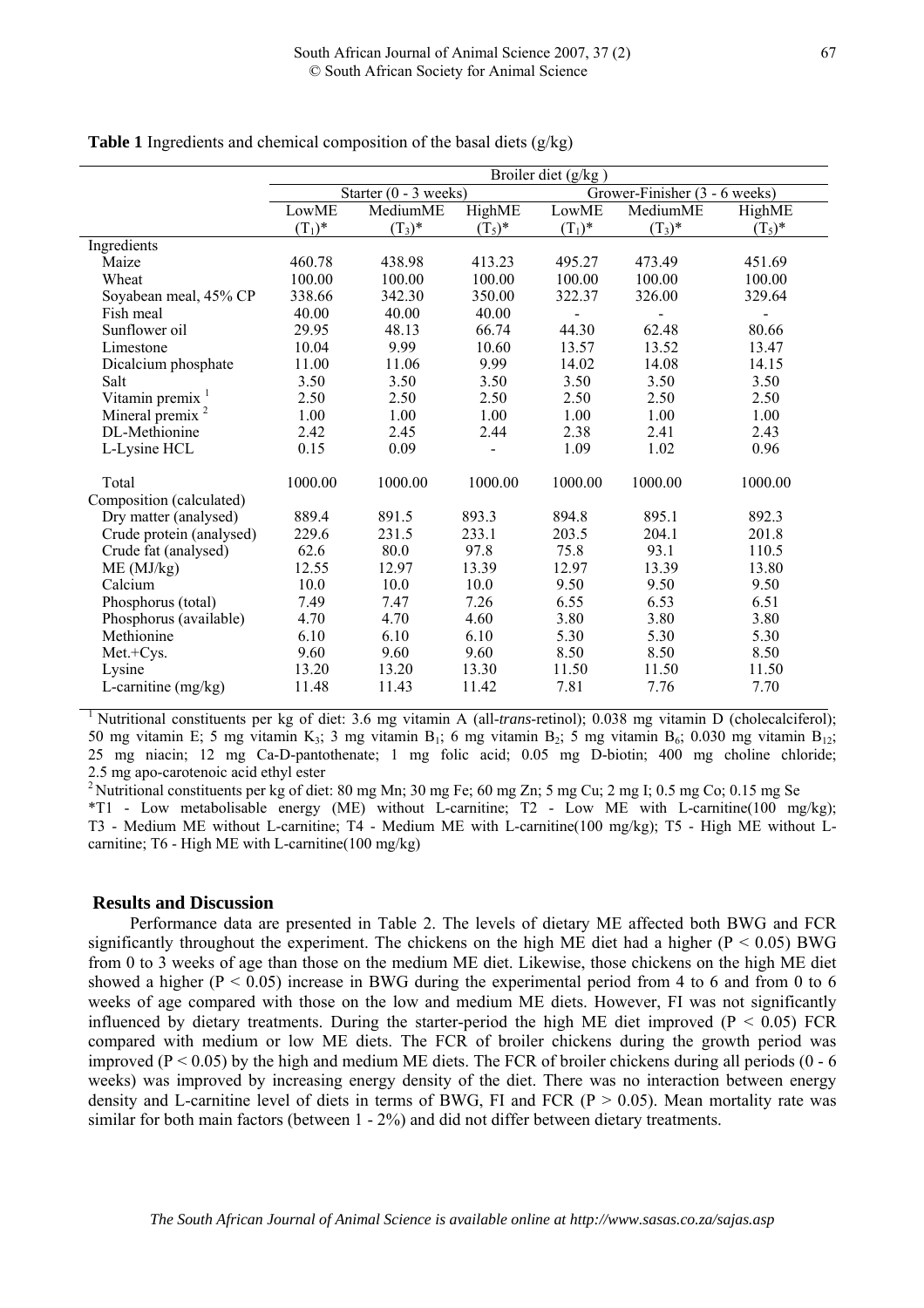|                | <b>BWG</b>       | <b>BWG</b><br><b>BWG</b> |                   | FI            | FI            | FI            | <b>FCR</b>        | <b>FCR</b>        | <b>FCR</b>        |
|----------------|------------------|--------------------------|-------------------|---------------|---------------|---------------|-------------------|-------------------|-------------------|
|                | (g/bird)         | (g/bird)                 | (g/bird)          | (g/bird)      | (g/bird)      | (g/bird)      | (g/g)             | (g/g)             | (g/g)             |
|                | 0-3 weeks        | 4-6 weeks                | $0-6$ weeks       | $(0-3$ weeks) | $(4-6$ weeks) | $(0-6$ weeks) | 0-3 weeks         | 4-6 weeks         | $0-6$ weeks       |
| Diets          |                  |                          |                   |               |               |               |                   |                   |                   |
| T <sub>1</sub> | 646              | 1231                     | 1877              | 859           | 2163          | 3022          | 1.33              | 1.76              | 1.61              |
| T <sub>2</sub> | 669              | 1260                     | 1929              | 869           | 2229          | 3098          | 1.30              | 1.77              | 1.61              |
| T <sub>3</sub> | 633              | 1280                     | 1913              | 851           | 2145          | 2297          | 1.35              | 1.68              | 1.57              |
| T <sub>4</sub> | 644              | 1284                     | 1927              | 853           | 2164          | 3017          | 1.33              | 1.69              | 1.57              |
| T <sub>5</sub> | 683              | 1334                     | 2018              | 856           | 2209          | 3066          | 1.25              | 1.66              | 1.52              |
| T <sub>6</sub> | 685              | 1334                     | 2019              | 866           | 2201          | 3066          | 1.27              | 1.65              | 1.52              |
| Pooled s.e.m.  | 20               | 36                       | 41                | 25            | 48            | 64            | 0.02              | 0.03              | 0.01              |
| Main effects   |                  |                          |                   |               |               |               |                   |                   |                   |
| Energy         |                  |                          |                   |               |               |               |                   |                   |                   |
| Low ME         | $657^{ab}$       | $1246^{b}$               | 1903 <sup>b</sup> | 864           | 2196          | 3060          | 1.32 <sup>a</sup> | 1.77 <sup>a</sup> | 1.61 <sup>a</sup> |
| Medium ME      | 638 <sup>b</sup> | $1282^{b}$               | 1920 <sup>b</sup> | 852           | 2155          | 3007          | 1.34 <sup>a</sup> | 1.68 <sup>b</sup> | 1.57 <sup>b</sup> |
| High ME        | 684 <sup>a</sup> | 1334 <sup>a</sup>        | 2019 <sup>a</sup> | 861           | 2205          | 3066          | 1.26 <sup>b</sup> | $1.65^{b}$        | 1.52 <sup>c</sup> |
| P value        | 0.01             | 0.01                     | 0.00              | 0.68          | 0.46          | 0.42          | 0.00              | 0.00              | 0.00              |
| Carnitine      |                  |                          |                   |               |               |               |                   |                   |                   |
| $0 \text{ mg}$ | 654              | 1282                     | 1936              | 855           | 2173          | 3028          | 1.31              | 1.70              | 1.57              |
| $100$ mg       | 666              | 1293                     | 1958              | 863           | 2198          | 3061          | 1.30              | 1.70              | 1.56              |
| P value        | 0.31             | 0.59                     | 0.37              | 0.52          | 0.47          | 0.42          | 0.45              | 0.84              | 0.85              |
| Interaction    | 0.75             | 0.82                     | 0.70              | 0.94          | 0.68          | 0.72          | 0.49              | 0.96              | 0.99              |
|                |                  |                          |                   |               |               |               |                   |                   |                   |

**Table 2** Effects of energy density (ME) and L-carnitine supplementation on growth performance of broilers

<sup>a,b,c</sup> Column means with common superscripts do not differ ( $P > 0.05$ )

BWG – body weight gain; FI – feed intake; FCR – feed conversion ratio (g feed/g gain); ME – metabolisable energy

s.e.m. - Standard error of the differences among (or between) means

T1 - Low ME without L-carnitine; T2 - Low ME with L-carnitine; T3 - Medium ME without L-carnitine T4 - Medium ME with L-carnitine

T5 - High ME without L-carnitine; T6 - High ME with L-carnitine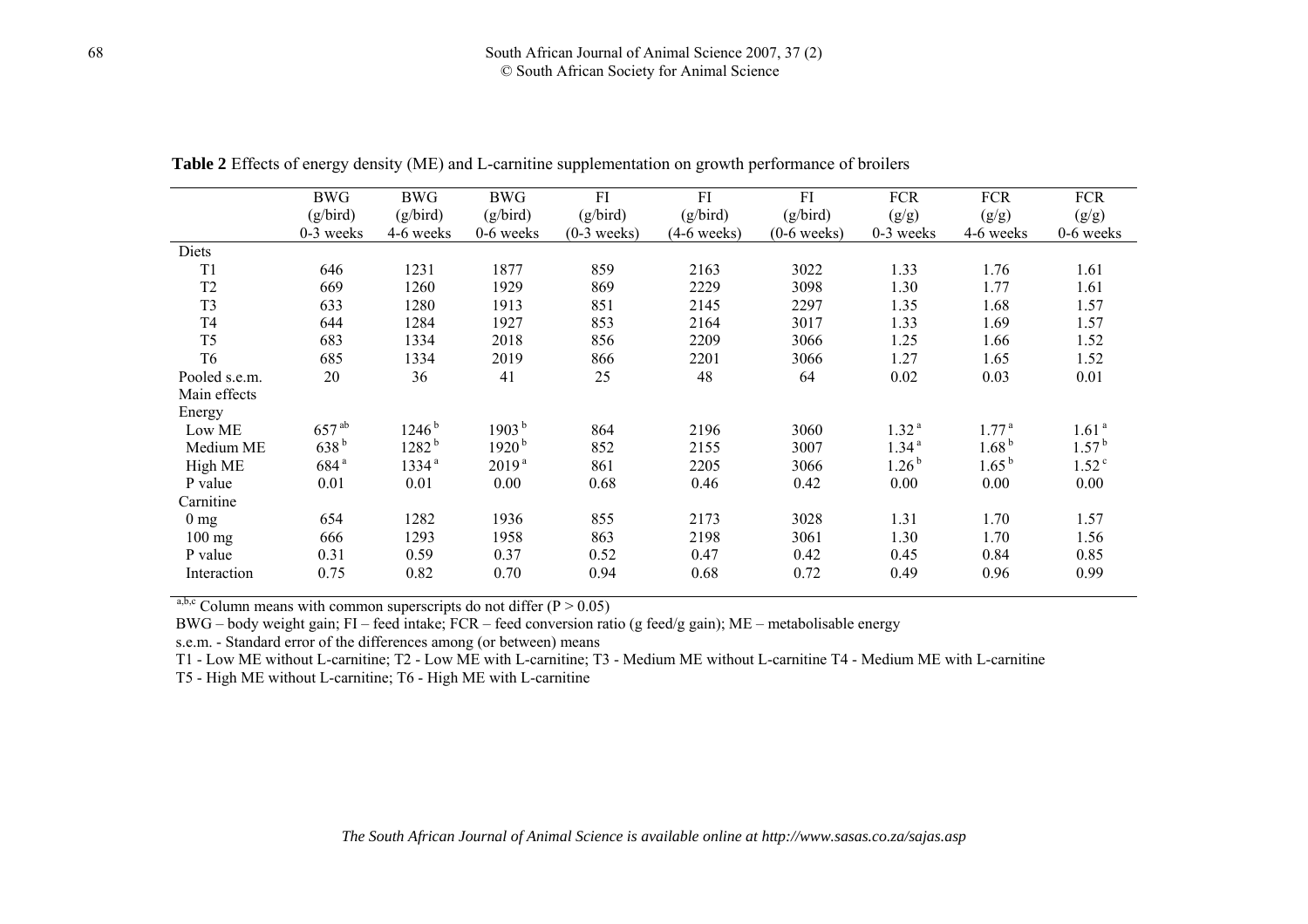Table 3 shows the effects of energy density and L-carnitine supplementation on carcass traits, the chemical composition of the muscle and some blood parameters of the chickens. Dietary ME density and L-carnitine supplementation had no significant effect on the serum glucose, BUN, cholesterol, triglyceride and creatinine concentrations of the chickens. Feeding a diet with a high energy level significantly increased AST activity compared to broilers on a low energy diet. Neither dietary energy nor L-carnitine supplementation had significant effects on carcass yield, abdominal fat, leg and breast yield. With the exception of DM content of breast muscle, the chemical composition of leg and breast muscle was not influenced by dietary energy and carnitine levels. Feeding a diet with a low ME content significantly increased DM content of breast muscle. There was no interaction between energy density and L-carnitine level in terms of carcass traits, chemical composition of the muscle and some blood parameters of the broilers. Regardless of dietary L-carnitine supplementation, dietary energy levels had a significant effect on BWG and FCR during all feeding periods. Findings in the present study concurred with those of Rabie & Szilagyi (1998) who reported that the feeding with a high ME diet significantly improved BWG and FCR of broiler chickens compared to broilers fed medium or low ME diets. Skinner *et al.* (1993) indicated that broilers fed high ME diets showed better FCR than those fed lower energy diets. However, they also reported that abrupt changes in diet energy density did not cause any significant impairment in FI and BWG when compared to a high ME diet. This may be because broilers are able to compensate their feed intake according to the energy density of the diet. Thus, similar weight gain should be maintained over a range of dietary energy levels. However, the low and medium dietary ME levels in this investigation caused significantly lower BWG at slaughter age than the high dietary ME treatment. The birds that received low ME diets may not have been able to adjust their feed intake because of high daily ambient temperatures during the study period. Fast growing broilers produce more heat and have greater difficulty in dissipating heat in hot temperatures (Cahaner & Leensta, 1992; Eberhart & Washburn, 1993; Yalçın *et al*., 1997), which leads to higher body temperatures (Cahaner *et al*., 1993) and reduced performance.

In the current study, dietary L-carnitine supplementation or ME and L-carnitine interaction did not significantly affect broiler performance. Although the basic carnitine level was low, and in spite of differences in ME supplied, no effect of supplemented carnitine was detected. Our results demonstrated that carnitine is not linked to energy utilization. Likewise, Rodehutscord *et al*. (2002) showed that carnitine supplementation is not linked to energy or protein utilization. Buyse *et al*. (2001) pointed out that performance data is not the only criteria from which the effectiveness of carnitine as a feed supplement should be evaluated. They found that chickens had elevated heart weights due to carnitine supplementation and expected these animals to be less sensitive to metabolic diseases. Lien & Horng (2001) demonstrated that differences in serum triacylglycerols and nonesterified fatty acids as well as differences in hepatic carnitine palmitoyl transferase activity in broiler chickens fed L-carnitine supplemented diets can be uncoupled from growth and feed conversion data. Dietary L-carnitine supplementation or dietary ME levels did not significantly affect FI. Our FI results are in agreement with those of other researchers who used L-carnitine at levels of up to 500 mg/kg in broiler diets (Cartwright, 1986; Barker & Sell, 1994; Leibetseder, 1995; Rabie & Szilagyi, 1998; Buyse *et al*., 2001; Lien & Horng, 2001; Rodehutscord *et al*., 2002; Xu *et al*., 2003). Carnitine in diets of growing broilers should probably be included at higher levels than in the present study, especially in light of the limited intestinal absorptive capacity of carnitine and its considerable microbial degradation in the intestine (Xu *et al.*, 2003). However, Lettner *et al*. (1992) demonstrated that L-carnitine supplementation from 20 to 60 mg/kg in broiler diets tended to improve growth performance. Rabie *et al*. (1997b) indicated that the supplementation of dietary L-carnitine at levels of 50, 100 or 150 mg/kg in the basal diet significantly increased BWG of broiler chickens compared to those of broilers fed the basal diet. It is well established that L-carnitine plays an important role in the mitochondrial oxidation of long-chain fatty acid in the production of energy. In this instance the energy supply available to stimulate protein deposition may increase and thus, promote growth. The discrepancies between studies may result from different levels of L-carnitine supplementation, basic carnitine levels in the raw ingredients, the supply or absence of essential amino acids, (Rodehutscord *et al*., 2002), the possible effects of enzymatic breakdown of branched-chain amino acids (Owen *et al*., 2001), sparing effects of carnitine with regard to its precursors (lysine and methionine), limited intestinal absorptive capacity of carnitine and its considerable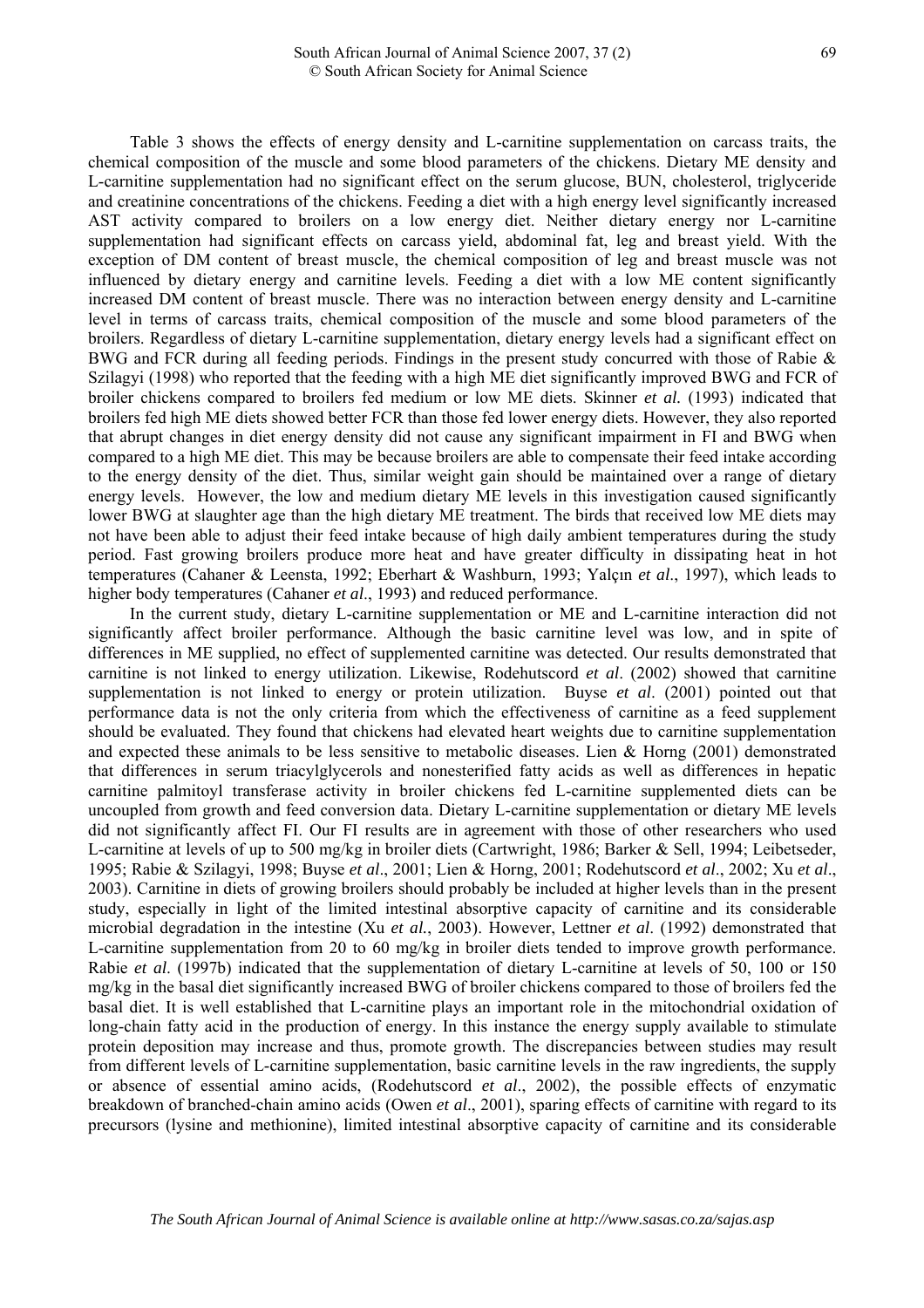|                |                               |              |                   | Leg muscle             |                |                | Breast muscle |                |            |                  |                  |                     |                     |                      |                         |                       |
|----------------|-------------------------------|--------------|-------------------|------------------------|----------------|----------------|---------------|----------------|------------|------------------|------------------|---------------------|---------------------|----------------------|-------------------------|-----------------------|
|                | <sup>1</sup> Carcass<br>yield | Abd.*<br>fat | $^1$ Leg<br>yield | <b>Breast</b><br>yield | Prot<br>(g)    | Fat<br>(g)     | DM<br>(g)     | Prot<br>(g)    | Fat<br>(g) | DM<br>(g)        | Glucose<br>mg/dL | <b>BUN</b><br>mg/dL | Creatinine<br>mg/dL | Cholesterol<br>mg/dL | <b>AST</b><br>$\rm U/L$ | Triglyceride<br>mg/dL |
| Diets          |                               |              |                   |                        |                |                |               |                |            |                  |                  |                     |                     |                      |                         |                       |
| T <sub>1</sub> | 762                           | 13           | 222               | 229                    | 196            | 24             | 238           | 240            | 5          | 259              | 207              | 2.3                 | 0.17                | 132                  | 287                     | 80                    |
| T <sub>2</sub> | 765                           | 15           | 227               | 227                    | 196            | 18             | 232           | 239            | 6          | 260              | 219              | 2.0                 | 0.14                | 148                  | 272                     | 80                    |
| T <sub>3</sub> | 767                           | 16           | 224               | 227                    | 194            | 22             | 224           | 232            | 7          | 243              | 213              | 1.8                 | 0.19                | 138                  | 336                     | 83                    |
| T <sub>4</sub> | 759                           | 15           | 223               | 222                    | 201            | 21             | 223           | 233            | 6          | 251              | 214              | 2.0                 | 0.16                | 140                  | 273                     | 74                    |
| T <sub>5</sub> | 751                           | 16           | 221               | 223                    | 202            | 24             | 237           | 234            | 8          | 250              | 223              | 2.0                 | 0.15                | 132                  | 410                     | 81                    |
| T <sub>6</sub> | 753                           | 16           | 230               | 219                    | 198            | 24             | 239           | 235            | 8          | 256              | 217              | 1.8                 | 0.15                | 144                  | 357                     | 87                    |
| Pooled s.e.m.  | 6                             |              | 4                 | 5                      | $\overline{2}$ | $\overline{3}$ | 6             | $\overline{4}$ |            | $\overline{4}$   | 9                | 0.1                 | 0.15                | 5                    | 36                      | 9                     |
| Main effects   |                               |              |                   |                        |                |                |               |                |            |                  |                  |                     |                     |                      |                         |                       |
| Energy         |                               |              |                   |                        |                |                |               |                |            |                  |                  |                     |                     |                      |                         |                       |
| Low ME         | 764                           | 14           | 225               | 228                    | 196            | 21             | 235           | 239            | 5          | 259 <sup>a</sup> | 213              | 2.2                 | 0.16                | 140                  | 280 <sup>b</sup>        | 80                    |
| Normal ME      | 763                           | 15           | 224               | 225                    | 197            | 21             | 224           | 233            | 6          | $247^{\rm b}$    | 214              | 1.9                 | 0.18                | 139                  | 309 <sup>ab</sup>       | 79                    |
| High ME        | 752                           | 16           | 226               | 221                    | 199            | 24             | 238           | 234            | 8          | $253^{ab}$       | 220              | 1.9                 | 0.15                | 138                  | 381 <sup>a</sup>        | 84                    |
| P value        | 0.1                           | 0.2          | 0.8               | 0.4                    | 0.3            | 0.6            | 0.1           | 0.3            | 0.1        | 0.02             | 0.6              | 0.1                 | 0.6                 | 0.7                  | 0.03                    | 0.8                   |
| Carnitine      |                               |              |                   |                        |                |                |               |                |            |                  |                  |                     |                     |                      |                         |                       |
| $0 \text{ mg}$ | 760                           | 15           | 223               | 226                    | 197            | 23             | 233           | 235            | 6          | 251              | 214              | 2.0                 | 0.17                | 134                  | 340                     | 81                    |
| $100$ mg       | 759                           | 15           | 227               | 223                    | 198            | 21             | 232           | 236            | 6          | 255              | 217              | 1.9                 | 0.15                | 144                  | 304                     | 81                    |
| P value        | 0.8                           | 0.7          | 0.1               | 0.4                    | 0.8            | 0.4            | 0.7           | 0.9            | 0.9        | 0.1              | 0.9              | 0.8                 | 0.6                 | 0.1                  | 0.2                     | 0.8                   |
| Interaction    | 0.5                           | 0.4          | 0.3               | 0.9                    | 0.1            | 0.7            | 0.8           | 0.9            | 0.6        | 0.7              | 0.9              | 0.4                 | 0.9                 | 0.4                  | 0.7                     | 0.9                   |

**Table 3** Effects of energy density and L-carnitine supplementation on carcass components and chemical composition, and some blood parameters

a,b Column means with common superscripts do not differ  $(P > 0.05)$ 

 $1 \text{ g/kg}$  of body weight; \*Abdominal fat; ME – metabolisable energy

T1 - Low ME without L-carnitine; T2 - Low ME with L-carnitine; T3 - Medium ME without L-carnitine; T4 - Medium ME with L-carnitine;

T5 - High ME without L-carnitine; T6 - High ME with L-carnitine

DM - dry matter; BUN - blood urea nitrogen; AST - aspartate aminotransferase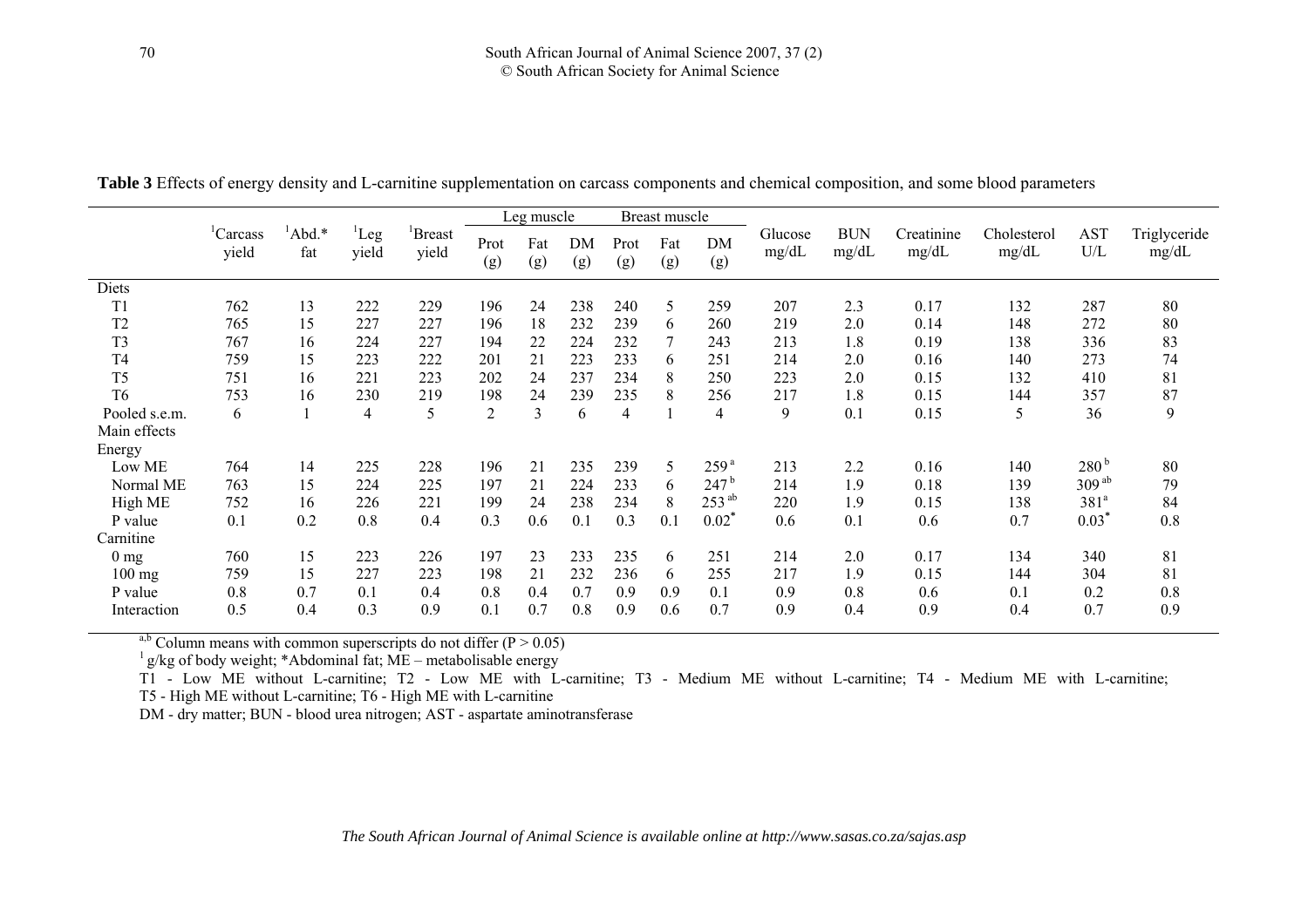microbial degradation in the intestine (Xu *et al*., 2003), interspecies differences, age, sex, feeding programme, and the managerial or environmental conditions (Celik & Ozturkcan, 2003) of the animals.

There was no significant interaction between ME and L-carnitine levels. L-carnitine supplementation did not influence any of the performance parameters examined in the current study in response to dietary ME level. Neither dietary L-carnitine supplementation, nor dietary ME level significantly affected the serum glucose, BUN, cholesterol, triglyceride and creatinine concentrations in broiler chickens (Table 3). It did influence AST activity. Findings in this study are consistent with Arslan *et al*. (2004) who reported L-carnitine administration via drinking water did not influence serum total cholesterol, total lipid and triglyceride of Japanese quail. However, they did find that L-carnitine supplementation significantly increased serum glucose level compared with a control group. Plasma AST activity may reflect changes in hepatic function in addition to alterations in muscle membrane permeability (Coles, 1986). External factors such as heat, trauma, infection, toxin and exercises can lead to increased free radicals and other reactive oxygen species (ROS) (Elstner, 1991; Halliwell *et al*., 1992). ROSs, including hydrogen peroxide, superoxide and hydroxyl, have the potential to induce considerable cell deaths via lipid peroxidation (Halliwell & Gutteridge, 1990). The broiler chickens fed diets with high ME levels ingested higher levels of carbohydrate and fat than those of broilers receiving diets with low or normal ME levels. No significant effect of energy density on feed intake was determined. As a result, high heat stress can stimulate ROS production. These agents may cause lipid peroxidation in the membrane of the cell, resulting in tissue injury to organs, including the lungs, heart and liver. The increase in the AST activity is an indicator of a progressive liver cell injury followed by the increased production of ROS resulting in the induction of a chain of oxidative reactions in the liver and other organs (Arab *et al*., 2006). L-carnitine supplementation or dietary ME level did not significantly affect carcass yield and abdominal fat content. This may be due to the experiment being conducted in summer. High ambient temperatures may have limited the heat production of the broilers in order to prevent heat stress and inhibit fatty acid β-oxidation. The fatty acid β-oxidation rate may have prevented the carnitine supplement from significantly affecting the weight of the abdominal fat pad (Lien & Horng, 2001). The findings in this study concur with those of other researchers who supplemented their experimental diets with from 50 to 500 mg L-carnitine/kg (Cartwright, 1986; Barker & Sell, 1994; Leibetseder, 1995; Rabie *et al*., 1997a; b; Daskiran & Teeter, 2001; Lien & Horng, 2001; Celik *et al*., 2003). However, Lettner *et al*. (1992) found that the composition of the abdominal fat weight was significantly influenced by the addition of L-carnitine to the diet. Rabie *et al.* (1997a, b), Rabie & Szilagyi (1998) and Xu *et al*. (2003) reported that the quantity and percentage of abdominal fat was significantly reduced by the addition of L-carnitine to broiler diets. L-carnitine could reduce the deposit of subcutaneous fat by decreasing the total activity of enzymes (glucose-6-phosphate dehydrogenase, malic dehydrogenase, isocitrate dehydrogenase, and lipoprotein lipase) in this tissue (Xu *et al*., 2003).

Supplementing the diets of broiler chickens from the age of 0 to 42 days with L-carnitine or feeding different dietary levels of ME did not significantly affect protein, fat and DM contents of leg muscle or the protein and fat content of breast muscle. However, the diet with a low ME level significantly increased the DM content of the breast muscle of the broilers. The results of the present study are in agreement with those reported by other authors who used L-carnitine at levels of 50 - 500 mg/kg in broiler diets (Barker & Sell, 1994; Rabie *et al*. 1997b; Rabie & Szilagyi, 1998). In contrast, Xu *et al*. (2003) showed that the fat content in breast muscle of male broilers was significantly increased when 50 or 75 mg of L-carnitine/kg was included in the diets. L-carnitine could increase the fat content in breast muscles by decreasing the activity of carnitine palmitoyl transferase-I (CPT-I) (Velasco *et al*., 1997; 1998) and result in a lower rate of β-oxidation of fatty acids (Kudo *et al*., 1995; Winder & Hardie, 1996; Velasco *et al*., 1997), thereby enhancing the fat content of muscles.

#### **Conclusions**

No significant interactions could be observed between L-carnitine and dietary energy density of broiler diets in terms of growth performance, some blood parameters and carcass traits of broiler chickens. The results of L-carnitine supplementation differed from the results obtained when a high ME diet was fed. High levels of ME significantly improved BWG and FCR without any significant changes in carcass composition of broiler chickens. It can be concluded that L-carnitine supplementation at different dietary densities of energy would have no additional benefits in terms of broiler growth and carcass quality. However, the effects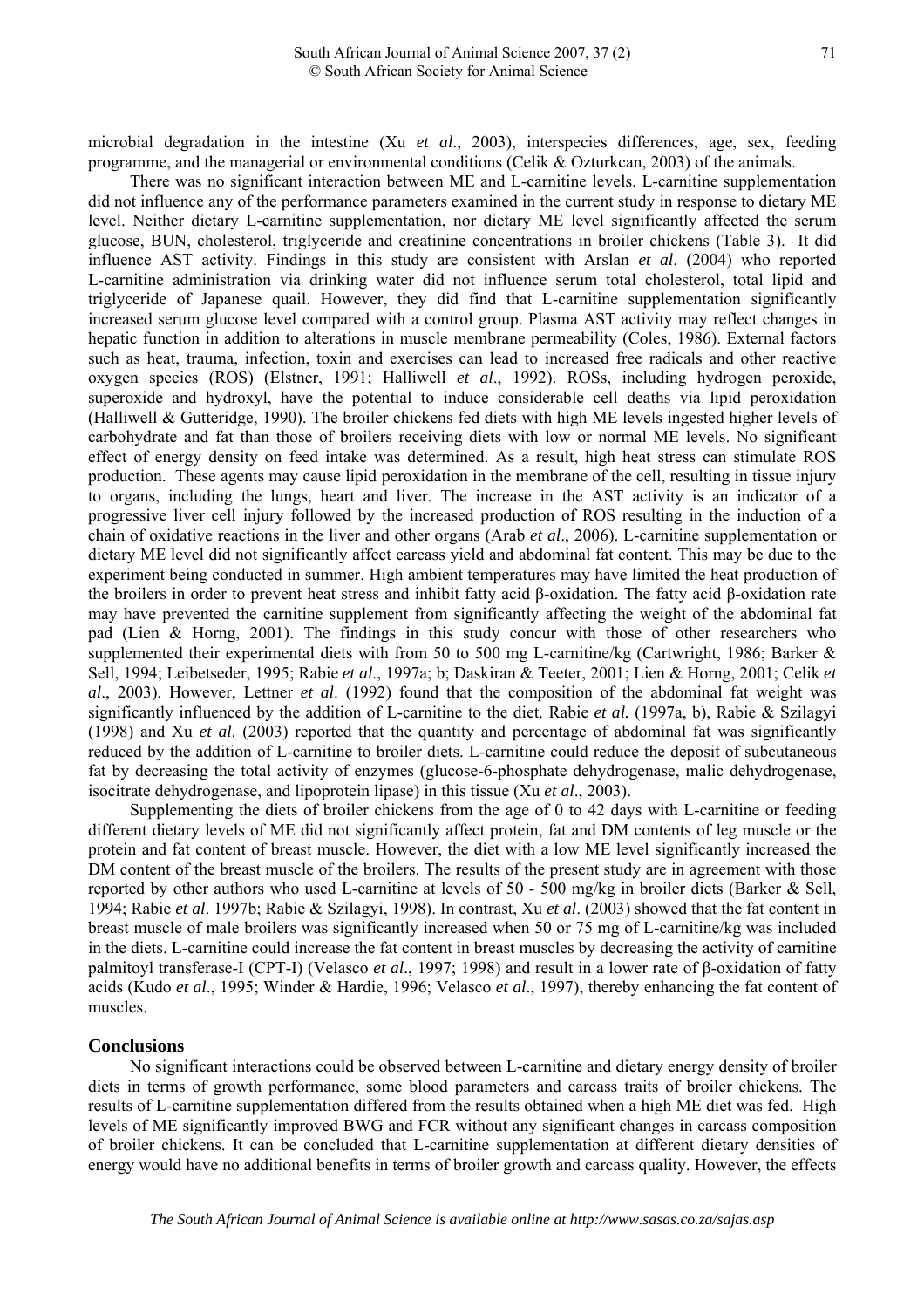of heat stress due to high ambient temperatures during the course of the experiment should be taken into consideration when interpreting these results.

### **References**

- AOAC, 1984. Official Methods of Analysis (14th ed.). Association of Official Analytical Chemists, Inc., Arlington, Virginia, USA.
- Arab, H.A., Jamshidi, R., Rassouli, A., Shams, G. & Hassanzadeh, M.H., 2006. Generation of hydroxyl radicals during ascites experimentally induced in broilers. Br. Poult. Sci. 47, 216-222.
- Arslan, C., Citil, M. & Saatci, M., 2004. Effects of L-carnitine administration on growth performance, carcass traits and some serum components of Japanese quail (*Coturnix cot*. *japonica*). Arch. Geflügelk. 68, 111-114.
- Barker, D.L. & Sell, J.L., 1994. Dietary carnitine did not influence performance and carcass composition of broiler chickens and young turkeys fed low- or high-fat diets. Poult. Sci. 73, 281-287.
- Baumgartner, M. & Blum, R., 1993. L-carnitine in animal nutrition. Pages 413-418 in vitamine und weitere zusatzstoffe bei mensch und tier (vitamins and other supplements for humans and animals). (G 5. Flachowsky and R Schubert, editors). Friedrich-Schiller Universitaet, Jena, Germany.
- Bremer, J., 1983. Carnitine metabolism and functions. Physiol. Rev. 63, 1420-1480.
- Buyse, J., Janssens, G.P.J. & Decuypere, E., 2001. The effects of dietary L-carnitine supplementation on the performance, organ weights and circulating hormone and metabolite concentrations of broiler chickens reared under a normal or low temperature schedule. Br. Poult. Sci. 42, 230-241.
- Cahaner, A. & Leenstra, F., 1992. Effects of high temperature on growth and efficiency of male and female broilers from lines selected for high weight gain, favourable food conversion and high or low fat content. Poult. Sci. 71**,** 1237-1250.
- Cahaner, A., Deeb, N. & Gutman, M., 1993. Effects of the plumage-reducing naked neck (Na) gene on the performance of fast growing broilers at normal and high ambient temperatures. Poult. Sci. 72, 767-775.
- Cartwright, A.L., 1986. Effect of carnitine and dietary energy concentration on body weight and body lipid of growing broilers. Poult. Sci. 65 (Suppl. 1), 21-29.
- Celik, L. & Ozturkcan, O., 2003. Effects of dietary supplemental L-carnitine and ascorbic acid on performance, carcass composition and plasma L-carnitine concentration of broiler chicks reared under different temperature. Arch. Anim. Nutr. 57, 27-38.
- Celik, L., Ozturkcan, O., Inal, T.C., Canacankatan, N. & Kayrin, L., 2003. Effects of L-carnitine and niacin supplied by drinking water on fattening performance, carcass quality and plasma L-carnitine concentration of broiler chicks. Arch. Anim. Nutr. 57, 127-136.
- Coles, E.H., 1986. Veterinary Clinical Pathology. 4th Ed. W.B. Saunders Company, Philadelphia, PA, USA.
- Daskiran, M. & Teeter, R.G., 2001. Effects of dietary L-carnitine (Carniking<sup>®</sup>) supplementation on overall performance and carcass characteristics of seven-week-old broiler chickens. [http://www.ansi.okstate.edu/research/2001rr/35/35.html.](http://www.ansi.okstate.edu/research/2001rr/35/35.html) Accessed Aug. 2001.
- Duncan, D.B., 1955. Multiple range test and multiple F tests. Biometrics 11, 1-42.
- Eberhart, D.E. & Washburn, K.W., 1993. Assessing the effect of naked neck gene on chronic heat stress resistance in 2 genetic stocks. Poult. Sci. 72, 1391-1399.
- Elstner, E.F., 1991. Oxygen radicals-biochemical basis for their efficacy. Klinische Wochenschrift 69, 949- 956.
- Feller, A.G. & Rudman, D., 1988. Role of carnitine in human nutrition. J. Nutr. 118, 541-547.
- Halliwell, B. & Gutteridge, J.M.C., 1990. Role of free radicals and catalytic metal ions in human disease: an overview. Meth. Enzym. 186, 185–204.
- Halliwell, B., Gutteridge, J.M.C. & Cross, C.E., 1992. Free radicals, antioxidants and human disease; Where are we now? J. Lab. Clin. Med. 598-620.
- Harmeyer, J., Schlumbohm, C. & Baumgartner, M., 1998. Der gehalt an L-carnitin in futter- und lebensmitteln pflanzlicher und tierischer herkunft und der einfluss von herstellungsverfahren auf dessen gehalt (carnitine content in feed and food of vegetable and animal origin and the impact of processing on the content). In: Einfluss von erzeugung und verarbeitung auf die qualitat landwirtschaftlicher produkte, Ed VDLUFA Verlag, Darmstad, Germany. pp. 489-492.